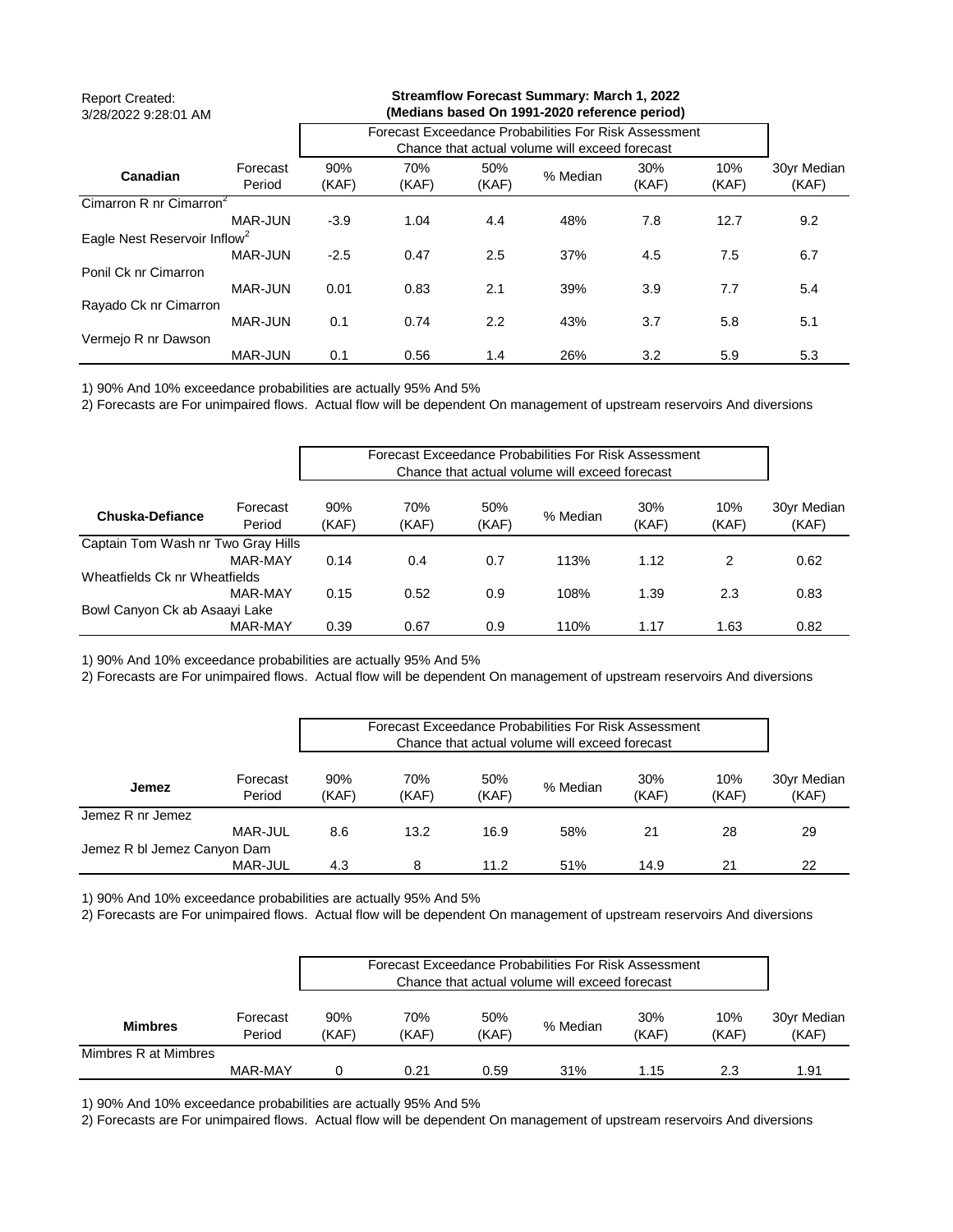|                          |                    | Forecast Exceedance Probabilities For Risk Assessment<br>Chance that actual volume will exceed forecast |              |              |          |              |              |                      |
|--------------------------|--------------------|---------------------------------------------------------------------------------------------------------|--------------|--------------|----------|--------------|--------------|----------------------|
| <b>Pecos</b>             | Forecast<br>Period | 90%<br>(KAF)                                                                                            | 70%<br>(KAF) | 50%<br>(KAF) | % Median | 30%<br>(KAF) | 10%<br>(KAF) | 30yr Median<br>(KAF) |
| Pecos R nr Pecos         |                    |                                                                                                         |              |              |          |              |              |                      |
|                          | MAR-JUL            | 10.7                                                                                                    | 18.1         | 24           | 45%      | 31           | 43           | 53                   |
| Gallinas Ck nr Montezuma |                    |                                                                                                         |              |              |          |              |              |                      |
|                          | MAR-JUL            | 0.51                                                                                                    | 1.85         | 3.2          | 40%      | 5            | 8.3          | 8                    |
| Pecos R nr Anton Chico   |                    |                                                                                                         |              |              |          |              |              |                      |
|                          | MAR-JUL            | 2.6                                                                                                     | 9.7          | 17.2         | 32%      | 27           | 45           | 53                   |
| Pecos R ab Santa Rosa Lk |                    |                                                                                                         |              |              |          |              |              |                      |
|                          | <b>MAR-JUL</b>     | 2.1                                                                                                     | 8.2          | 14.8         | 36%      | 23           | 39           | 41                   |

2) Forecasts are For unimpaired flows. Actual flow will be dependent On management of upstream reservoirs And diversions

|                                       |                    | Forecast Exceedance Probabilities For Risk Assessment |              |              |          |                     |              |                      |
|---------------------------------------|--------------------|-------------------------------------------------------|--------------|--------------|----------|---------------------|--------------|----------------------|
| <b>Rio Chama</b>                      | Forecast<br>Period | 90%<br>(KAF)                                          | 70%<br>(KAF) | 50%<br>(KAF) | % Median | <b>30%</b><br>(KAF) | 10%<br>(KAF) | 30yr Median<br>(KAF) |
| El Vado Reservoir Inflow <sup>2</sup> |                    |                                                       |              |              |          |                     |              |                      |
|                                       | MAR-JUL            | 95                                                    | 134          | 164          | 88%      | 196                 | 250          | 186                  |
|                                       | APR-JUL            | 83                                                    | 119          | 148          | 89%      | 179                 | 230          | 166                  |

1) 90% And 10% exceedance probabilities are actually 95% And 5%

|                                            | Forecast<br>Period |              |              |              | Forecast Exceedance Probabilities For Risk Assessment<br>Chance that actual volume will exceed forecast |              |              |                      |
|--------------------------------------------|--------------------|--------------|--------------|--------------|---------------------------------------------------------------------------------------------------------|--------------|--------------|----------------------|
| <b>Rio Grande</b><br><b>Headwaters</b>     |                    | 90%<br>(KAF) | 70%<br>(KAF) | 50%<br>(KAF) | % Median                                                                                                | 30%<br>(KAF) | 10%<br>(KAF) | 30yr Median<br>(KAF) |
| Rio Grande at Wagon Wheel Gap <sup>2</sup> |                    |              |              |              |                                                                                                         |              |              |                      |
|                                            | APR-SEP            | 157          | 210          | 250          | 81%                                                                                                     | 295          | 365          | 310                  |
| Ute Ck nr Fort Garland                     |                    |              |              |              |                                                                                                         |              |              |                      |
|                                            | APR-SEP            | 1.16         | 2.6          | 3.9          | 35%                                                                                                     | 5.5          | 8.3          | 11.3                 |
| Conejos R nr Mogote <sup>2</sup>           |                    |              |              |              |                                                                                                         |              |              |                      |
|                                            | APR-SEP            | 116          | 145          | 167          | 99%                                                                                                     | 190          | 230          | 168                  |
| Los Pinos R nr Ortiz                       |                    |              |              |              |                                                                                                         |              |              |                      |
|                                            | APR-SEP            | 34           | 45           | 53           | 87%                                                                                                     | 62           | 76           | 61                   |
| San Antonio R at Ortiz                     | APR-SEP            | 4.7          | 7.1          | 9.1          | 95%                                                                                                     | 11.3         | 15           | 9.6                  |
| Rio Grande nr Lobatos                      |                    |              |              |              |                                                                                                         |              |              |                      |
| La Jara Ck nr Capulin                      |                    |              |              |              |                                                                                                         |              |              |                      |
|                                            | MAR-JUL            | 3.3          | 5            | 6.3          | 82%                                                                                                     | 7.8          | 10.2         | 7.7                  |
| Trinchera Ck ab Turners Ranch              |                    |              |              |              |                                                                                                         |              |              |                      |
|                                            | APR-SEP            | 1.06         | 2.5          | 3.8          | 37%                                                                                                     | 5.4          | 8.2          | 10.3                 |
| Culebra Ck at San Luis                     |                    |              |              |              |                                                                                                         |              |              |                      |
|                                            | APR-SEP            | 1.46         | 3.9          | 6.2          | 37%                                                                                                     | 9            | 14.2         | 16.7                 |
| Saguache Ck nr Saguache <sup>2</sup>       |                    |              |              |              |                                                                                                         |              |              |                      |
|                                            | APR-SEP            | 8.4          | 12.9         | 16.5         | 59%                                                                                                     | 21           | 27           | 28                   |
| Rio Grande nr Del Norte                    |                    |              |              |              |                                                                                                         |              |              |                      |
|                                            | APR-SEP            | 250          | 335          | 395          | 82%                                                                                                     | 460          | 570          | 480                  |
| Platoro Reservoir Inflow                   | 2                  |              |              |              |                                                                                                         |              |              |                      |
|                                            | APR-JUL            | 36           | 45           | 51           | 100%                                                                                                    | 58           | 68           | 51                   |
|                                            | APR-SEP            | 38           | 47           | 54           | 95%                                                                                                     | 61           | 73           | 57                   |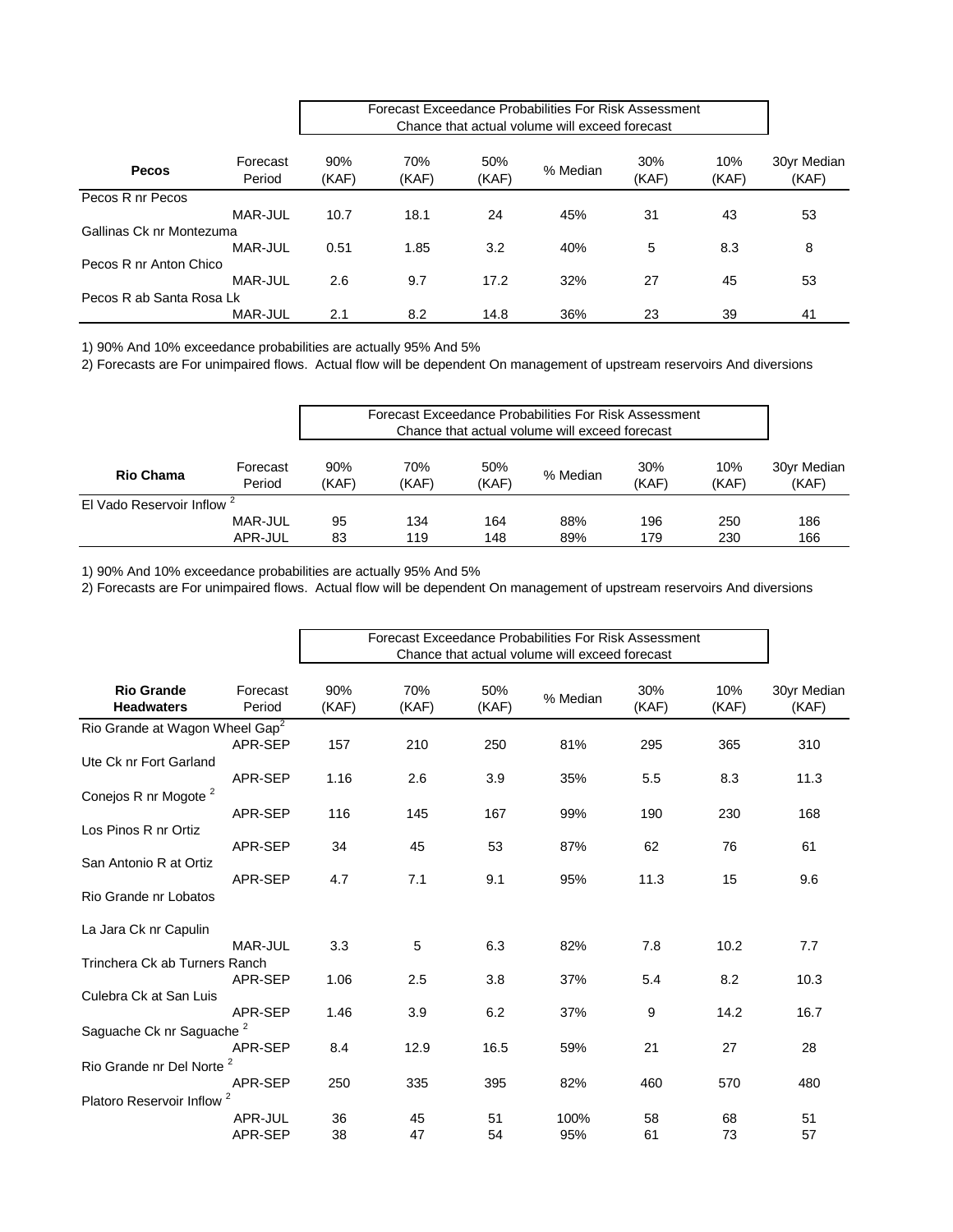| Sangre de Cristo Ck <sup>2</sup>              |         |      |      |     |     |     |     |      |
|-----------------------------------------------|---------|------|------|-----|-----|-----|-----|------|
|                                               | APR-SEP | 0.11 | 1.27 | 2.8 | 26% | 4.9 | 9.1 | 10.9 |
| Rio Grande at Thirty Mile Bridge <sup>2</sup> |         |      |      |     |     |     |     |      |
|                                               | APR-JUL | 57   | 78   | 92  | 83% | 106 | 127 | 111  |
|                                               | APR-SEP | 62   | 87   | 104 | 87% | 121 | 146 | 120  |
| Alamosa Ck ab Terrace Reservoir               |         |      |      |     |     |     |     |      |
|                                               | APR-SEP | -41  | 52   | 60  | 98% | 69  | 83  | 61   |
| SF Rio Grande at South Fork <sup>2</sup>      |         |      |      |     |     |     |     |      |
|                                               | APR-SEP | 77   | 96   | 111 | 99% | 127 | 152 | 112  |

2) Forecasts are For unimpaired flows. Actual flow will be dependent On management of upstream reservoirs And diversions

|                          |                    | Forecast Exceedance Probabilities For Risk Assessment |              |              |          |              |              |                      |
|--------------------------|--------------------|-------------------------------------------------------|--------------|--------------|----------|--------------|--------------|----------------------|
| <b>Rio Hondo</b>         | Forecast<br>Period | 90%<br>(KAF)                                          | 70%<br>(KAF) | 50%<br>(KAF) | % Median | 30%<br>(KAF) | 10%<br>(KAF) | 30yr Median<br>(KAF) |
| Rio Ruidoso at Hollywood |                    |                                                       |              |              |          |              |              |                      |
|                          | MAR-JUN            | 0.01                                                  | 0.36         | 0.86         | 25%      | . 59         | 3.1          | 3.4                  |

1) 90% And 10% exceedance probabilities are actually 95% And 5%

2) Forecasts are For unimpaired flows. Actual flow will be dependent On management of upstream reservoirs And diversions

|                             |                    |              |              |              | Forecast Exceedance Probabilities For Risk Assessment<br>Chance that actual volume will exceed forecast |              |              |                      |
|-----------------------------|--------------------|--------------|--------------|--------------|---------------------------------------------------------------------------------------------------------|--------------|--------------|----------------------|
| <b>San Francisco</b>        | Forecast<br>Period | 90%<br>(KAF) | 70%<br>(KAF) | 50%<br>(KAF) | % Median                                                                                                | 30%<br>(KAF) | 10%<br>(KAF) | 30yr Median<br>(KAF) |
| San Francisco R at Clifton  |                    |              |              |              |                                                                                                         |              |              |                      |
|                             | MAR-MAY            | 1.68         | 7.6          | 14.1         | 50%                                                                                                     | 23           | 39           | 28                   |
| San Francisco R at Glenwood |                    |              |              |              |                                                                                                         |              |              |                      |
|                             | MAR-MAY            | 0.9          | 2.6          | 4.5          | 42%                                                                                                     | 7.2          | 12.7         | 10.6                 |

1) 90% And 10% exceedance probabilities are actually 95% And 5%

|                                             | Forecast Exceedance Probabilities For Risk Assessment<br>Chance that actual volume will exceed forecast |              |              |              |          |              |              |                      |  |
|---------------------------------------------|---------------------------------------------------------------------------------------------------------|--------------|--------------|--------------|----------|--------------|--------------|----------------------|--|
| San Juan                                    | Forecast<br>Period                                                                                      | 90%<br>(KAF) | 70%<br>(KAF) | 50%<br>(KAF) | % Median | 30%<br>(KAF) | 10%<br>(KAF) | 30yr Median<br>(KAF) |  |
| Animas R at Durango                         |                                                                                                         |              |              |              |          |              |              |                      |  |
|                                             | APR-JUL                                                                                                 | 205          | 265          | 310          | 83%      | 360          | 435          | 375                  |  |
| Vallecito Reservoir Inflow <sup>2</sup>     |                                                                                                         |              |              |              |          |              |              |                      |  |
|                                             | APR-JUL                                                                                                 | 85           | 111          | 130          | 77%      | 151          | 184          | 169                  |  |
| San Juan R nr Carracas <sup>2</sup>         |                                                                                                         |              |              |              |          |              |              |                      |  |
|                                             | APR-JUL                                                                                                 | 162          | 220          | 265          | 79%      | 315          | 395          | 335                  |  |
| Piedra R nr Arboles                         |                                                                                                         |              |              |              |          |              |              |                      |  |
|                                             | APR-JUL                                                                                                 | 74           | 103          | 125          | 71%      | 149          | 189          | 175                  |  |
| Rio Blanco at Blanco Diversion <sup>2</sup> |                                                                                                         |              |              |              |          |              |              |                      |  |
|                                             | APR-JUL                                                                                                 | 25           | 34           | 40           | 83%      | 47           | 58           | 48                   |  |
| Lemon Reservoir Inflow <sup>2</sup>         |                                                                                                         |              |              |              |          |              |              |                      |  |
|                                             | APR-JUL                                                                                                 | 23           | 31           | 37           | 82%      | 44           | 54           | 45                   |  |
| Navajo Reservoir Inflow <sup>2</sup>        |                                                                                                         |              |              |              |          |              |              |                      |  |
|                                             | APR-JUL                                                                                                 | 250          | 365          | 450          | 71%      | 550          | 710          | 630                  |  |
| Navajo R bl Oso Diversion <sup>2</sup>      |                                                                                                         |              |              |              |          |              |              |                      |  |
|                                             | APR-JUL                                                                                                 | 30           | 40           | 48           | 86%      | 56           | 70           | 56                   |  |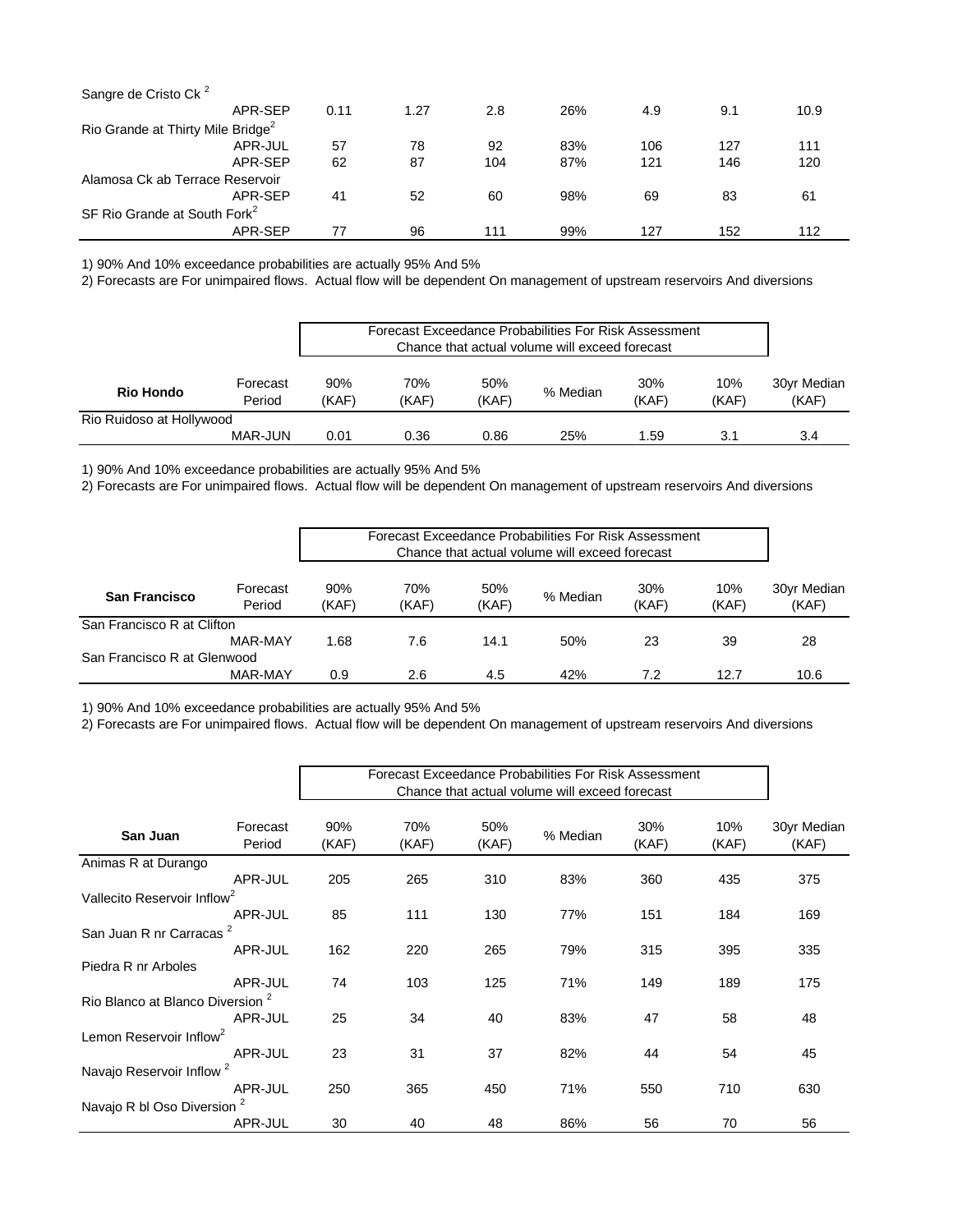2) Forecasts are For unimpaired flows. Actual flow will be dependent On management of upstream reservoirs And diversions

| <b>Upper Gila</b>           |                    |              | Chance that actual volume will exceed forecast | Forecast Exceedance Probabilities For Risk Assessment |          |              |              |                      |
|-----------------------------|--------------------|--------------|------------------------------------------------|-------------------------------------------------------|----------|--------------|--------------|----------------------|
|                             | Forecast<br>Period | 90%<br>(KAF) | 70%<br>(KAF)                                   | 50%<br>(KAF)                                          | % Median | 30%<br>(KAF) | 10%<br>(KAF) | 30yr Median<br>(KAF) |
| Gila R at Gila              |                    |              |                                                |                                                       |          |              |              |                      |
|                             | MAR-MAY            | 4.4          | 7.7                                            | 10.8                                                  | 40%      | 14.6         | 22           | 27                   |
| Gila R bl Blue Ck nr Virden |                    |              |                                                |                                                       |          |              |              |                      |
|                             | MAR-MAY            | 0.71         | 5.1                                            | 10.3                                                  | 36%      | 17.4         | 31           | 29                   |

1) 90% And 10% exceedance probabilities are actually 95% And 5%

2) Forecasts are For unimpaired flows. Actual flow will be dependent On management of upstream reservoirs And diversions

|                                           |                    | Forecast Exceedance Probabilities For Risk Assessment<br>Chance that actual volume will exceed forecast |                |              |          |              |              |                      |
|-------------------------------------------|--------------------|---------------------------------------------------------------------------------------------------------|----------------|--------------|----------|--------------|--------------|----------------------|
| <b>Upper Rio Grande</b>                   | Forecast<br>Period | 90%<br>(KAF)                                                                                            | 70%<br>(KAF)   | 50%<br>(KAF) | % Median | 30%<br>(KAF) | 10%<br>(KAF) | 30yr Median<br>(KAF) |
| Costilla Reservoir Inflow <sup>2</sup>    |                    |                                                                                                         |                |              |          |              |              |                      |
|                                           | MAR-JUL            | $\overline{2}$                                                                                          | 3.5            | 4.8          | 47%      | 6.2          | 8.7          | 10.3                 |
| Costilla Ck nr Costilla                   |                    |                                                                                                         |                |              |          |              |              |                      |
|                                           | MAR-JUL            | 3.1                                                                                                     | 6.3            | 9.2          | 42%      | 12.6         | 18.6         | 22                   |
| Red R bl Fish Hatchery nr Questa          |                    |                                                                                                         |                |              |          |              |              |                      |
|                                           | MAR-JUL            | 9.1                                                                                                     | 13.2           | 16.5         | 53%      | 20           | 26           | 31                   |
| Rio Lucero nr Arroyo Seco                 |                    |                                                                                                         |                |              |          |              |              |                      |
| Rio Pueblo de Taos nr Taos                | MAR-JUL            | 2.6                                                                                                     | 4              | 5.2          | 51%      | 6.5          | 8.6          | 10.1                 |
|                                           | MAR-JUL            | 2.3                                                                                                     | 4.3            | 6            | 48%      | 8.1          | 11.6         | 12.5                 |
| Rio Pueblo de Taos bl Los Cordovas        |                    |                                                                                                         |                |              |          |              |              |                      |
|                                           | MAR-JUL            | 0.93                                                                                                    | 4.3            | 8            | 38%      | 12.8         | 22           | 21                   |
| Rio Hondo nr Valdez                       |                    |                                                                                                         |                |              |          |              |              |                      |
|                                           | MAR-JUL            | 4.1                                                                                                     | 6.6            | 8.6          | 57%      | 10.9         | 14.8         | 15.1                 |
| Embudo Ck at Dixon                        |                    |                                                                                                         |                |              |          |              |              |                      |
|                                           | MAR-JUL            | 2.7                                                                                                     | $\overline{7}$ | 10.9         | 34%      | 15.8         | 25           | 32                   |
| Santa Cruz R at Cundiyo                   |                    |                                                                                                         |                |              |          |              |              |                      |
|                                           | MAR-JUL            | 3.3                                                                                                     | 5              | 6.4          | 39%      | 8            | 10.5         | 16.6                 |
| Nambe Falls Reservoir Inflow <sup>2</sup> |                    |                                                                                                         |                |              |          |              |              |                      |
|                                           | MAR-JUL            | 1.31                                                                                                    | 2.1            | 2.7          | 48%      | 3.5          | 4.7          | 5.6                  |
| Tesuque Ck ab diversions                  |                    |                                                                                                         |                |              |          |              |              |                      |
|                                           | MAR-JUL            | 0.1                                                                                                     | 0.28           | 0.46         | 41%      | 0.67         | 1.06         | 1.13                 |
| Rio Grande at Otowi Bridge <sup>2</sup>   |                    |                                                                                                         |                |              |          |              |              |                      |
|                                           | MAR-JUL            | 198                                                                                                     | 305            | 390          | 69%      | 490          | 650          | 565                  |
| Santa Fe R nr Santa Fe <sup>2</sup>       |                    |                                                                                                         |                |              |          |              |              |                      |
|                                           | MAR-JUL            | 0.44                                                                                                    | 0.84           | 1.2          | 36%      | 1.61         | 2.3          | 3.3                  |
| Rio Grande at San Marcial <sup>2</sup>    |                    |                                                                                                         |                |              |          |              |              |                      |
|                                           | MAR-JUL            | $-169$                                                                                                  | 26             | 158          | 46%      | 290          | 485          | 345                  |

1) 90% And 10% exceedance probabilities are actually 95% And 5%

|                |                    | Forecast Exceedance Probabilities For Risk Assessment<br>Chance that actual volume will exceed forecast |              |              |          |              |              |                      |
|----------------|--------------------|---------------------------------------------------------------------------------------------------------|--------------|--------------|----------|--------------|--------------|----------------------|
| Zuni-Bluewater | Forecast<br>Period | 90%<br>(KAF)                                                                                            | 70%<br>(KAF) | 50%<br>(KAF) | % Median | 30%<br>(KAF) | 10%<br>(KAF) | 30yr Median<br>(KAF) |